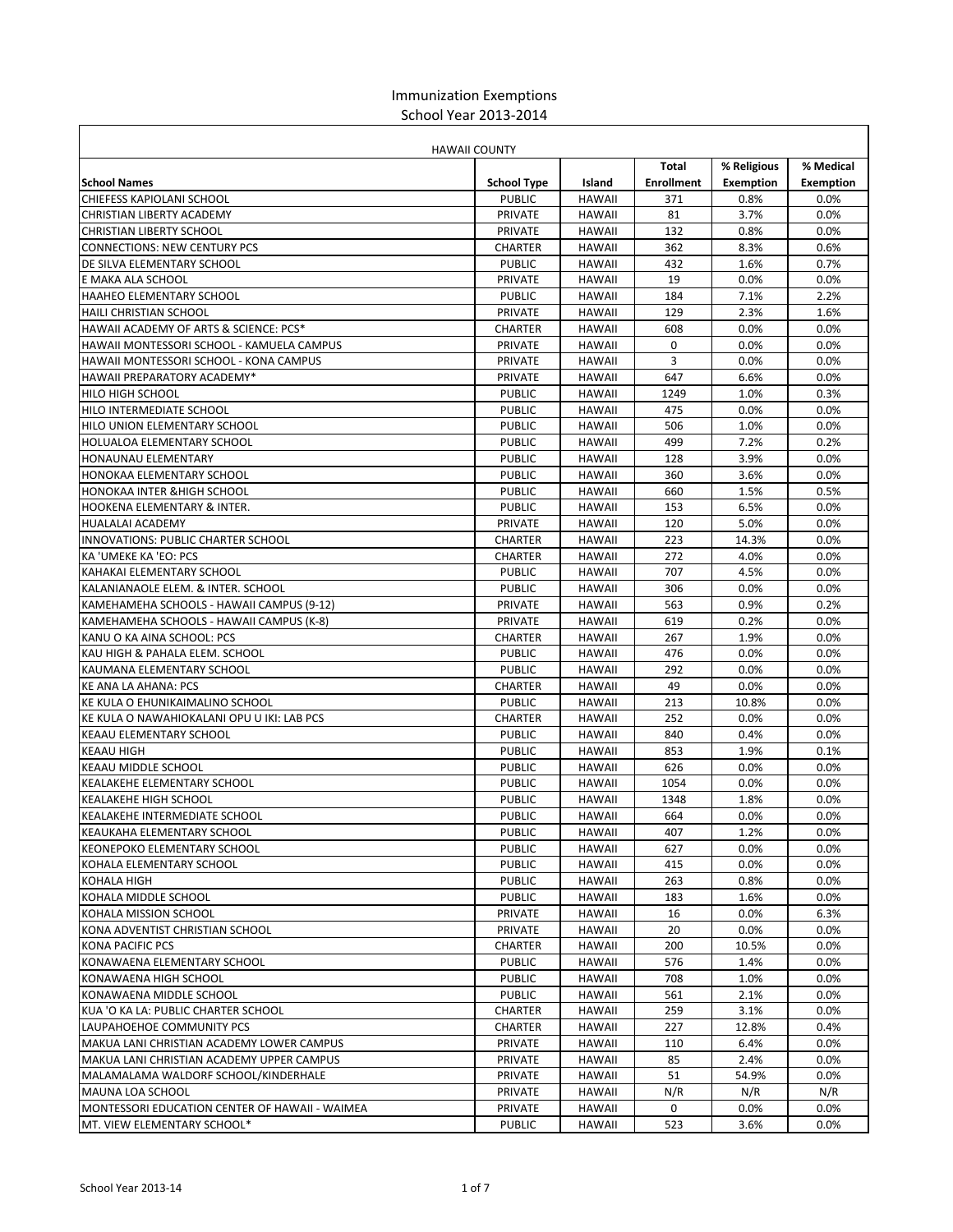|                                                                        |                                 |                       | Total             | % Religious      | % Medical        |
|------------------------------------------------------------------------|---------------------------------|-----------------------|-------------------|------------------|------------------|
| <b>School Names</b>                                                    | <b>School Type</b>              | Island                | <b>Enrollment</b> | <b>Exemption</b> | <b>Exemption</b> |
| NAALEHU ELEMENTARY SCHOOL                                              | <b>PUBLIC</b>                   | <b>HAWAII</b>         | 418               | 1.0%             | 0.0%             |
| PAAUILO ELEM. & INTER. SCHOOL                                          | <b>PUBLIC</b>                   | <b>HAWAII</b>         | 227               | 2.6%             | 0.0%             |
| PAHOA ELEMENTARY SCHOOL                                                | <b>PUBLIC</b>                   | <b>HAWAII</b>         | 447               | 5.6%             | 0.2%             |
| PAHOA HIGH & INTER. SCHOOL                                             | <b>PUBLIC</b>                   | <b>HAWAII</b>         | 610               | 1.1%             | 0.0%             |
| <b>PARKER SCHOOL*</b>                                                  | PRIVATE                         | <b>HAWAII</b>         | 268               | 7.5%             | 0.0%             |
| ST. JOSEPH ELEMENTARY SCHOOL - HILO                                    | PRIVATE                         | <b>HAWAII</b>         | 130               | 1.5%             | 0.8%             |
| ST. JOSEPH JR & SR HIGH SCHOOL - HILO                                  | PRIVATE                         | <b>HAWAII</b>         | 85                | 0.0%             | 0.0%             |
| <b>VOLCANO SCHOOL OF ARTS &amp; SCIENCES: PCS</b>                      | <b>CHARTER</b>                  | <b>HAWAII</b>         | 186               | 10.2%            | 0.0%             |
| WAIAKEA ELEMENTARY SCHOOL*                                             | <b>PUBLIC</b>                   | <b>HAWAII</b>         | 875               | 0.0%             | 0.0%             |
| <b>WAIAKEA HIGH SCHOOL</b>                                             | <b>PUBLIC</b>                   | <b>HAWAII</b>         | 1182              | 1.5%             | 0.3%             |
| WAIAKEA INTERMEDIATE SCHOOL                                            | <b>PUBLIC</b>                   | <b>HAWAII</b>         | 888               | 0.0%             | 0.0%             |
| WAIAKEA-WAENA ELEMENTARY SCHOOL*                                       | <b>PUBLIC</b>                   | <b>HAWAII</b>         | 708               | 0.6%             | 0.0%             |
| <b>WAIKOLOA SCHOOL</b>                                                 | <b>PUBLIC</b>                   | <b>HAWAII</b>         | 692               | 1.7%             | 0.1%             |
| <b>WAIMEA COUNTRY SCHOOL</b>                                           | PRIVATE                         | <b>HAWAII</b>         | 55                | 14.5%            | 0.0%             |
| WAIMEA ELEMENTARY SCHOOL                                               | <b>PUBLIC</b>                   | <b>HAWAII</b>         | 577               | 2.4%             | 0.0%             |
| WAIMEA MIDDLE SCHOOL PCCS                                              | <b>CHARTER</b>                  | <b>HAWAII</b>         | 281               | 0.7%             | 1.1%             |
| WATERS OF LIFE-"WAI OLA": NEW CENTURY PCS                              | <b>CHARTER</b>                  | <b>HAWAII</b>         | 124               | 13.7%            | 0.0%             |
| WEST HAWAII EXPLORATION ACADEMY: PCS                                   | <b>CHARTER</b>                  | <b>HAWAII</b>         | 222               | 3.2%             | 0.0%             |
|                                                                        |                                 |                       |                   |                  |                  |
|                                                                        | <b>KAUAI COUNTY</b>             |                       |                   |                  |                  |
| CHIEFESS KAMAKAHELEI MIDDLE SCHOOL                                     | <b>PUBLIC</b>                   | <b>KAUAI</b>          | 899               | 1.2%             | 0.0%             |
| ELEELE ELEMENTARY SCHOOL*                                              | <b>PUBLIC</b>                   | <b>KAUAI</b>          | 461               | 0.0%             | 0.0%             |
| HANALEI ELEMENTARY SCHOOL                                              | <b>PUBLIC</b>                   | KAUAI                 | 323               | 27.6%            | 0.0%             |
| ISLAND SCHOOL*                                                         | PRIVATE                         | <b>KAUAI</b>          | 345               | 8.7%             | 0.0%             |
| KAHILI ADVENTIST SCHOOL                                                | PRIVATE                         | KAUAI                 | 6                 | 0.0%             | 0.0%             |
| KALAHEO ELEMENTARY SCHOOL                                              | <b>PUBLIC</b>                   | <b>KAUAI</b>          | 523               | 2.7%             | 0.0%             |
| <b>KANUIKAPONO PCS</b>                                                 | <b>CHARTER</b>                  | KAUAI                 | 130               | 36.2%            | 0.0%             |
| KAPAA ELEMENTARY SCHOOL*                                               | <b>PUBLIC</b>                   | <b>KAUAI</b>          | 934               | 4.8%             | 0.5%             |
| <b>KAPAA HIGH SCHOOL</b>                                               | <b>PUBLIC</b>                   | <b>KAUAI</b>          | 1040              | 0.0%             | 0.0%             |
| KAPAA MIDDLE SCHOOL                                                    | <b>PUBLIC</b>                   | <b>KAUAI</b>          | 606               | 3.0%             | 0.5%             |
| KAUAI CHRISTIAN ACADEMY                                                | PRIVATE                         | KAUAI                 | 27                | 0.0%             | 0.0%             |
| KAUAI HIGH SCHOOL                                                      | <b>PUBLIC</b>                   | <b>KAUAI</b>          | 1250              | 0.0%             | 0.0%             |
| <b>KAWAIKINI PCS</b>                                                   | <b>CHARTER</b>                  | <b>KAUAI</b>          | 123               | 0.0%             | 0.0%             |
| KE KULA NIIHAU 'O KEKAHA LEARNING CENTER: PCS                          | <b>CHARTER</b>                  | <b>KAUAI</b>          | 39                | 0.0%             | 0.0%             |
| KEKAHA ELEMENTARY SCHOOL                                               | <b>PUBLIC</b><br><b>PUBLIC</b>  | KAUAI                 | 370               | 0.0%             | 0.0%             |
| KILAUEA ELEMENTARY SCHOOL<br>KING KAUMUALII ELEMENTARY SCHOOL          | <b>PUBLIC</b>                   | <b>KAUAI</b><br>KAUAI | 295               | 21.7%<br>0.9%    | 0.3%             |
|                                                                        |                                 |                       | 653<br>389        |                  | 0.0%<br>0.0%     |
| KOLOA ELEMENTARY SCHOOL<br>KULA AUPUNI NI'IHAU A KAHELELANI ALOHA: PCS | <b>PUBLIC</b><br><b>CHARTER</b> | <b>KAUAI</b><br>KAUAI | 56                | 4.6%<br>0.0%     | 0.0%             |
| NIIHAU HIGH & ELEMENTARY SCHOOL                                        | <b>PUBLIC</b>                   | <b>NIIHAU</b>         | 16                | 0.0%             | 0.0%             |
| OLELO CHRISTIAN ACADEMY                                                | PRIVATE                         | <b>KAUAI</b>          | 25                | 0.0%             | 0.0%             |
| PUUKUMU SCHOOL                                                         | PRIVATE                         | KAUAI                 | N/R               | N/R              | N/R              |
| <b>ST. CATHERINE SCHOOL</b>                                            | PRIVATE                         | KAUAI                 | 133               | 12.0%            | 2.3%             |
| ST. THERESA SCHOOL KAUAI                                               | PRIVATE                         | KAUAI                 | 65                | 0.0%             | 0.0%             |
| WAIMEA CANYON MIDDLE SCHOOL                                            | <b>PUBLIC</b>                   | KAUAI                 | 400               | 0.0%             | 0.0%             |
| WAIMEA HIGH SCHOOL                                                     | <b>PUBLIC</b>                   | KAUAI                 | 578               | 0.3%             | 0.0%             |
| <b>WILCOX ELEMENTARY SCHOOL</b>                                        | <b>PUBLIC</b>                   | KAUAI                 | 868               | 1.2%             | 0.1%             |
|                                                                        |                                 |                       |                   |                  |                  |
| <b>MAUI COUNTY</b>                                                     |                                 |                       |                   |                  |                  |
| LANAI HIGH & ELEMENTARY SCHOOL                                         | <b>PUBLIC</b>                   | LANAI                 | 588               | 1.4%             | 0.0%             |
| <b>BALDWIN HIGH SCHOOL</b>                                             | <b>PUBLIC</b>                   | MAUI                  | 1596              | 0.0%             | 0.0%             |
| CARDEN ACADEMY OF MAUI*                                                | PRIVATE                         | MAUI                  | 130               | 0.8%             | $0.0\%$          |
| CLEARVIEW CHRISTIAN GIRLS SCHOOL                                       | PRIVATE                         | MAUI                  | 12                | 0.0%             | 0.0%             |
| DORIS TODD MEMORIAL CHRISTIAN SCH.                                     | PRIVATE                         | MAUI                  | 146               | 10.3%            | 0.7%             |
| EMMANUEL LUTHERAN GRADE SCHOOL                                         | PRIVATE                         | MAUI                  | 132               | 0.0%             | 0.0%             |
| HAIKU ELEMENTARY SCHOOL                                                | <b>PUBLIC</b>                   | MAUI                  | 495               | 0.0%             | $0.0\%$          |
| HALEAKALA WALDORF SCHOOL                                               | PRIVATE                         | MAUI                  | 260               | 53.5%            | 0.0%             |
| HANA HIGH & ELEMENTARY SCHOOL                                          | <b>PUBLIC</b>                   | MAUI                  | 366               | 1.6%             | 0.0%             |
| HORIZONS ACADEMY OF MAUI                                               | PRIVATE                         | MAUI                  | 10                | 0.0%             | 0.0%             |
| IAO INTERMEDIATE SCHOOL                                                | <b>PUBLIC</b>                   | MAUI                  | 889               | 0.0%             | 0.0%             |
| KAAHUMANU HOU CHRISTIAN SCHOOLS*                                       | PRIVATE                         | MAUI                  | 45                | 17.8%            | 0.0%             |
| KAHULUI ELEMENTARY SCHOOL                                              | <b>PUBLIC</b>                   | MAUI                  | 1073              | 0.0%             | $0.0\%$          |
| KALAMA INTERMEDIATE SCHOOL                                             | <b>PUBLIC</b>                   | MAUI                  | 843               | 0.0%             | 0.0%             |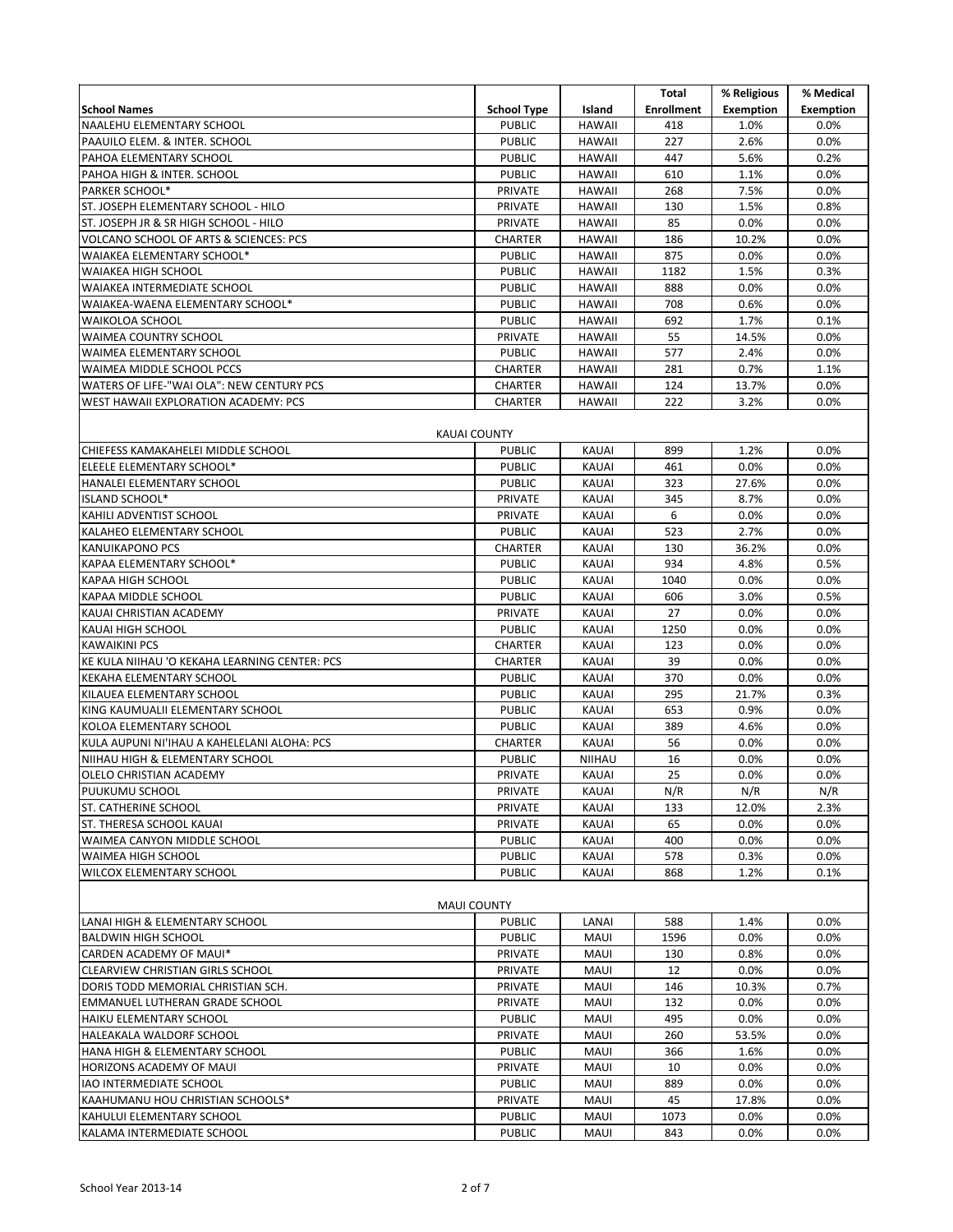|                                             |                          |                     | Total             | % Religious      | % Medical        |
|---------------------------------------------|--------------------------|---------------------|-------------------|------------------|------------------|
| <b>School Names</b>                         | <b>School Type</b>       | Island              | <b>Enrollment</b> | <b>Exemption</b> | <b>Exemption</b> |
| KAMALII ELEMENTARY SCHOOL                   | <b>PUBLIC</b>            | MAUI                | 596               | 4.0%             | 0.0%             |
| KAMEHAMEHA III ELEMENTARY SCHOOL            | <b>PUBLIC</b>            | <b>MAUI</b>         | 815               | 5.3%             | 0.0%             |
| KAMEHAMEHA SCHOOLS - MAUI CAMPUS            | PRIVATE                  | MAUI                | 1108              | 0.5%             | 0.0%             |
| KIHEI CHARTER SCHOOL                        | <b>CHARTER</b>           | <b>MAUI</b>         | 514               | 11.3%            | 0.2%             |
| KIHEI ELEMENTARY SCHOOL                     | <b>PUBLIC</b>            | MAUI                | 955               | 0.2%             | 0.0%             |
| KING KEKAULIKE HIGH SCHOOL                  | <b>PUBLIC</b>            | <b>MAUI</b>         | 1028              | 0.0%             | 0.0%             |
| KULA ELEMENTARY SCHOOL                      | <b>PUBLIC</b>            | MAUI                | 403               | 7.4%             | 0.0%             |
| LAHAINA INTERMEDIATE SCHOOL                 | <b>PUBLIC</b>            | MAUI                | 637               | 1.1%             | 0.0%             |
| LAHAINALUNA HIGH SCHOOL                     | <b>PUBLIC</b>            | MAUI                | 1030              | 0.0%             | 0.0%             |
| LIHIKAI ELEMENTARY SCHOOL                   | <b>PUBLIC</b>            | MAUI                | 946               | 0.0%             | 0.0%             |
| LOKELANI INTERMEDIATE SCHOOL                | <b>PUBLIC</b>            | <b>MAUI</b>         | 542               | 1.3%             | 0.0%             |
| MAKAWAO ELEMENTARY SCHOOL                   | <b>PUBLIC</b>            | MAUI                | 560               | 0.0%             | 0.0%             |
| MAUI ADVENTIST SCHOOL                       | <b>PRIVATE</b>           | <b>MAUI</b>         | 20                | 5.0%             | 0.0%             |
| <b>MAUI HIGH SCHOOL</b>                     | <b>PUBLIC</b>            | MAUI                | 1917              | 0.1%             | 0.0%             |
| MAUI PREPARATORY ACADEMY                    | PRIVATE                  | MAUI                | 200               | 0.0%             | 0.5%             |
| MAUI-WAENA INTERMEDIATE SCHOOL              | <b>PUBLIC</b>            | MAUI                | 1095              | 0.0%             | 0.0%             |
| MONTESSORI - HALE O KEIKI                   | PRIVATE                  | MAUI                | 29                | 10.3%            | 0.0%             |
| <b>MONTESSORI - MAUI</b>                    | PRIVATE                  | MAUI                | 166               | 27.7%            | 0.0%             |
| PAIA ELEMENTARY SCHOOL                      | <b>PUBLIC</b>            | MAUI                | 358               | 3.6%             | 0.0%             |
| POMAIKAI ELEMENTARY SCHOOL*                 | <b>PUBLIC</b>            | MAUI                | 546               | 0.0%             | 0.0%             |
| PRINCESS NAHIENAENA ELEMENTARY SCHOOL       | <b>PUBLIC</b>            | <b>MAUI</b>         | 793               | 0.0%             | 0.0%             |
| PUKALANI ELEMENTARY SCHOOL                  | <b>PUBLIC</b>            | MAUI                | 490               | 1.8%             | 0.0%             |
| PUU KUKUI ELEMENTARY SCHOOL<br>ROOTS SCHOOL | <b>PUBLIC</b><br>PRIVATE | <b>MAUI</b><br>MAUI | 584<br>35         | 0.0%<br>31.4%    | 0.0%<br>0.0%     |
| SACRED HEARTS SCHOOL AND ELC PRESCHOOL      | PRIVATE                  | <b>MAUI</b>         | 139               | 0.0%             | 0.0%             |
| SEABURY HALL HIGH SCHOOL                    | PRIVATE                  | MAUI                | 302               | 2.6%             | 0.0%             |
| SEABURY HALL, MIDDLE                        | PRIVATE                  | <b>MAUI</b>         | 137               | 7.3%             | 0.7%             |
| <b>ST. ANTHONY GRADE SCHOOL</b>             | PRIVATE                  | MAUI                | 145               | 0.0%             | 0.0%             |
| ST. ANTHONY JR & SR HIGH SCHOOL             | PRIVATE                  | <b>MAUI</b>         | 162               | 0.0%             | 0.0%             |
| WAIHEE ELEMENTARY SCHOOL*                   | <b>PUBLIC</b>            | MAUI                | 786               | 0.4%             | 0.0%             |
| WAILUKU ELEMENTARY SCHOOL                   | <b>PUBLIC</b>            | <b>MAUI</b>         | 752               | 0.0%             | 0.0%             |
| <b>AKAULA SCHOOL</b>                        | PRIVATE                  | <b>MOLOKAI</b>      | 34                | 0.0%             | 0.0%             |
| <b>HOOMANA HOU SCHOOL</b>                   | PRIVATE                  | <b>MOLOKAI</b>      | $\overline{4}$    | 0.0%             | 0.0%             |
| KAUNAKAKAI ELEMENTARY SCHOOL*               | <b>PUBLIC</b>            | <b>MOLOKAI</b>      | 294               | 2.4%             | 0.0%             |
| KILOHANA ELEMENTARY SCHOOL                  | <b>PUBLIC</b>            | <b>MOLOKAI</b>      | 72                | 2.8%             | 0.0%             |
| KUALAPUU ELEMENTARY NEW CENTURY PCCS        | <b>CHARTER</b>           | <b>MOLOKAI</b>      | 337               | 0.6%             | 0.0%             |
| MAUNALOA ELEMENTARY SCHOOL                  | <b>PUBLIC</b>            | MOLOKAI             | 66                | 1.5%             | 0.0%             |
| MOLOKAI HIGH SCHOOL                         | <b>PUBLIC</b>            | <b>MOLOKAI</b>      | 340               | 0.0%             | 0.0%             |
| MOLOKAI MIDDLE SCHOOL                       | <b>PUBLIC</b>            | <b>MOLOKAI</b>      | 198               | 0.0%             | 0.0%             |
| <b>HONOLULU COUNTY</b>                      |                          |                     |                   |                  |                  |
| ADVENTIST MALAMA ELEMENTARY SCHOOL          | PRIVATE                  | OAHU                | 57                | 0.0%             | $0.0\%$          |
| AHUIMANU ELEMENTARY SCHOOL                  | <b>PUBLIC</b>            | <b>OAHU</b>         | 329               | 3.3%             | $0.0\%$          |
| AIEA ELEMENTARY SCHOOL                      | <b>PUBLIC</b>            | <b>OAHU</b>         | 361               | 0.0%             | 0.0%             |
| AIEA HIGH SCHOOL                            | <b>PUBLIC</b>            | <b>OAHU</b>         | 1092              | 0.0%             | $0.0\%$          |
| AIEA INTERMEDIATE SCHOOL                    | <b>PUBLIC</b>            | <b>OAHU</b>         | 629               | 0.2%             | $0.0\%$          |
| AIKAHI ELEMENTARY SCHOOL                    | <b>PUBLIC</b>            | <b>OAHU</b>         | 495               | 1.0%             | 0.2%             |
| AINA HAINA ELEMENTARY SCHOOL*               | <b>PUBLIC</b>            | <b>OAHU</b>         | 575               | 0.0%             | $0.0\%$          |
| ALA WAI ELEMENTARY SCHOOL                   | <b>PUBLIC</b>            | <b>OAHU</b>         | 466               | 0.0%             | $0.0\%$          |
| ALIAMANU ELEMENTARY SCHOOL                  | <b>PUBLIC</b>            | <b>OAHU</b>         | 749               | 0.9%             | $0.0\%$          |
| ALIAMANU INTERMEDIATE SCHOOL                | <b>PUBLIC</b>            | <b>OAHU</b>         | 739               | 0.0%             | $0.0\%$          |
| ALIIOLANI ELEMENTARY SCHOOL                 | <b>PUBLIC</b>            | <b>OAHU</b>         | 254               | 0.0%             | $0.0\%$          |
| ALVAH SCOTT ELEMENTARY SCHOOL               | <b>PUBLIC</b>            | <b>OAHU</b>         | 515               | 0.0%             | $0.0\%$          |
| AMERICAN RENAISSANCE ACADEMY                | PRIVATE                  | OAHU                | 124               | 2.4%             | $0.0\%$          |
| ANUENUE HAWAIIAN IMMERSION SCHOOL           | <b>PUBLIC</b>            | <b>OAHU</b>         | 393               | 1.0%             | $0.0\%$          |
| <b>ASSETS SCHOOL</b>                        | PRIVATE                  | OAHU                | 341               | 1.8%             | $0.0\%$          |
| AUGUST AHRENS ELEMENTARY SCHOOL             | <b>PUBLIC</b>            | <b>OAHU</b>         | 1411              | 0.1%             | $0.0\%$          |
| BARBERS POINT ELEMENTARY SCHOOL             | <b>PUBLIC</b>            | OAHU                | 656               | 0.3%             | $0.0\%$          |
| BENJAMIN PARKER ELEMENTARY SCHOOL           | <b>PUBLIC</b>            | <b>OAHU</b>         | 329               | 0.0%             | 0.0%             |
| BLANCHE POPE ELEMENTARY SCHOOL              | <b>PUBLIC</b>            | <b>OAHU</b>         | 327               | 0.3%             | 0.0%             |
| CALVARY BY THE SEA MONTESSORI SCHOOL        | PRIVATE                  | <b>OAHU</b>         | N/R               | N/R              | N/R              |
| CALVARY CHAPEL CHRISTIAN SCHOOL             | PRIVATE                  | OAHU                | 172               | 0.0%             | $0.0\%$          |
| <b>CASTLE HIGH SCHOOL</b>                   | <b>PUBLIC</b>            | <b>OAHU</b>         | 1207              | 0.2%             | $0.0\%$          |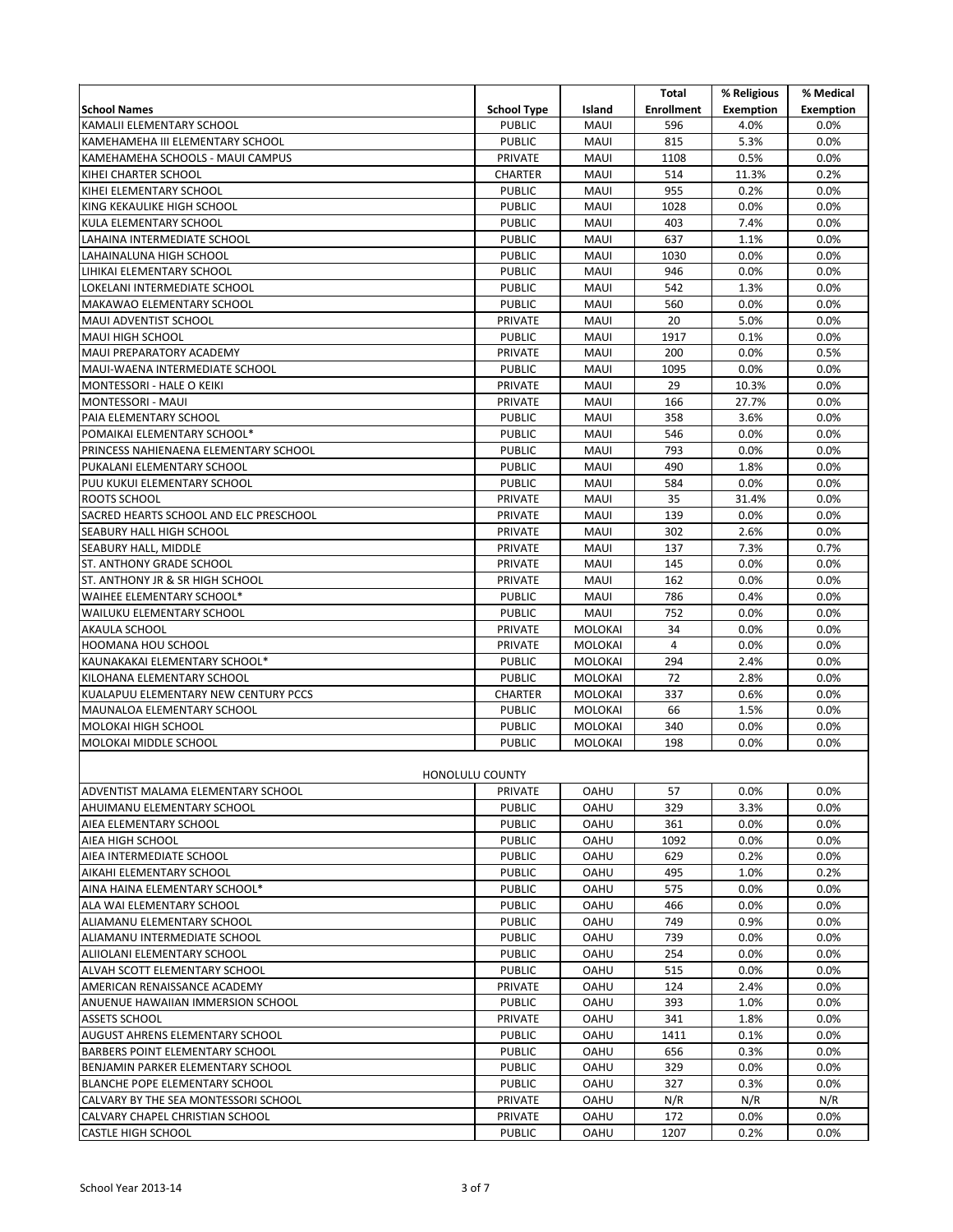|                                                            |                    |             | Total             | % Religious      | % Medical        |
|------------------------------------------------------------|--------------------|-------------|-------------------|------------------|------------------|
| <b>School Names</b>                                        | <b>School Type</b> | Island      | <b>Enrollment</b> | <b>Exemption</b> | <b>Exemption</b> |
| CATHEDRAL CATHOLIC ACADEMY                                 | PRIVATE            | <b>OAHU</b> | 107               | 0.0%             | 0.0%             |
| CENTRAL CHRISTIAN SCHOOL                                   | PRIVATE            | <b>OAHU</b> | $\overline{7}$    | 0.0%             | 0.0%             |
|                                                            | <b>PUBLIC</b>      | <b>OAHU</b> | 350               | 0.0%             | 0.0%             |
| CENTRAL MIDDLE SCHOOL                                      |                    |             |                   |                  |                  |
| <b>CHRISTIAN ACADEMY</b>                                   | PRIVATE            | <b>OAHU</b> | 207               | 5.8%             | 0.0%             |
| DAMIEN MEMORIAL SCHOOL                                     | PRIVATE            | <b>OAHU</b> | 587               | 0.0%             | 0.0%             |
| DOLE INTERMEDIATE SCHOOL                                   | <b>PUBLIC</b>      | <b>OAHU</b> | 845               | 0.0%             | 0.0%             |
| ENCHANTED LAKE ELEMENTARY SCHOOL                           | <b>PUBLIC</b>      | <b>OAHU</b> | 499               | 2.0%             | 0.0%             |
| EWA BEACH ELEMENTARY SCHOOL*                               | <b>PUBLIC</b>      | <b>OAHU</b> | 776               | 0.9%             | 0.0%             |
| EWA ELEMENTARY SCHOOL*                                     | <b>PUBLIC</b>      | <b>OAHU</b> | 1123              | 0.0%             | 0.0%             |
| EWA MAKAI MIDDLE SCHOOL                                    | <b>PUBLIC</b>      | <b>OAHU</b> | 829               | 0.0%             | 0.0%             |
| <b>FARRINGTON HIGH SCHOOL</b>                              | <b>PUBLIC</b>      | <b>OAHU</b> | 2389              | 0.0%             | 0.0%             |
| FERN ELEMENTARY SCHOOL                                     | <b>PUBLIC</b>      | <b>OAHU</b> | 542               | 0.0%             | 0.0%             |
| FRIENDSHIP CHRISTIAN SCHOOLS - CHURCH CAMPUS               | PRIVATE            | <b>OAHU</b> | 71                | 0.0%             | 0.0%             |
| FRIENDSHIP CHRISTIAN SCHOOLS - YOUTH CAMPUS                | PRIVATE            | <b>OAHU</b> | 165               | 0.6%             | 0.0%             |
| HAHAIONE ELEMENTARY SCHOOL                                 | <b>PUBLIC</b>      | <b>OAHU</b> | 554               | 0.0%             | 0.0%             |
| HAKIPUU LEARNING CENTER: A HAWAII PCS                      | <b>CHARTER</b>     | <b>OAHU</b> | 63                | 4.8%             | 0.0%             |
| HALAU KU MANA: A NEW CENTURY PCS                           | <b>CHARTER</b>     | <b>OAHU</b> | 118               | 0.0%             | 0.0%             |
| HALAU LOKAHI: A NEW CENTURY PCS                            | <b>CHARTER</b>     | OAHU        | 182               | 0.0%             | 0.0%             |
| HALE KULA ELEMENTARY SCHOOL (DANIEL K. INOUYE ELEMENTARY)* | <b>PUBLIC</b>      | <b>OAHU</b> | 831               | 0.0%             | 0.0%             |
| HALEIWA ELEMENTARY SCHOOL                                  | <b>PUBLIC</b>      | <b>OAHU</b> | 199               | 2.5%             | 0.5%             |
| <b>HANAHAUOLI SCHOOL</b>                                   | PRIVATE            | <b>OAHU</b> | 182               | 2.2%             | 1.1%             |
| HANALANI SCHOOLS EARLY CHILDHOOD DIVISION                  | PRIVATE            | OAHU        | 33                | 0.0%             | 0.0%             |
| HANALANI SCHOOLS ELEMENTARY DIVISION*                      | PRIVATE            | <b>OAHU</b> | 272               | 0.0%             | 0.0%             |
| HANALANI SCHOOLS UPPER SCHOOL                              | PRIVATE            | <b>OAHU</b> | 335               | 0.0%             | 0.0%             |
| HAUULA ELEMENTARY SCHOOL                                   | <b>PUBLIC</b>      | <b>OAHU</b> | 284               | 0.0%             | 0.0%             |
| HAWAII BAPTIST ACADEMY*                                    | PRIVATE            | OAHU        | 1104              | 0.0%             | 0.0%             |
| HAWAII TECHNOLOGY ACADEMY*                                 | <b>CHARTER</b>     | <b>OAHU</b> | 889               | 0.0%             | 0.0%             |
| HAWAIIAN MISSION ACADEMY                                   | PRIVATE            | <b>OAHU</b> | 128               | 0.0%             | 0.0%             |
| HAWAIIAN MISSION ACADEMY - WINDWARD CAMPUS                 | PRIVATE            | <b>OAHU</b> | 63                | 9.5%             | 0.0%             |
| <b>HAWAIIAN MISSION ELEM &amp; INTER</b>                   | PRIVATE            | <b>OAHU</b> | 111               | 2.7%             | 0.9%             |
| HEEIA ELEMENTARY SCHOOL                                    | <b>PUBLIC</b>      | <b>OAHU</b> | 477               | 0.0%             | 0.0%             |
| HELEMANO ELEMENTARY SCHOOL                                 | <b>PUBLIC</b>      | <b>OAHU</b> | 646               | 0.0%             | 0.0%             |
| HICKAM ELEMENTARY SCHOOL*                                  | <b>PUBLIC</b>      | <b>OAHU</b> | 612               | 0.5%             | 0.0%             |
| HIGHLANDS INTERMEDIATE SCHOOL                              | <b>PUBLIC</b>      | <b>OAHU</b> | 941               | 0.1%             | 0.0%             |
| <b>HOALA SCHOOL</b>                                        | PRIVATE            | <b>OAHU</b> | 75                | 0.0%             | 0.0%             |
| HOALOHA O KE KAI MONTESSORI SCHOOL                         | PRIVATE            | <b>OAHU</b> | 34                | 5.9%             | 0.0%             |
|                                                            | <b>PUBLIC</b>      | <b>OAHU</b> | 361               | 1.4%             | 0.0%             |
| HOKULANI ELEMENTARY SCHOOL*                                |                    |             |                   |                  |                  |
| HOLOMUA ELEMENTARY SCHOOL                                  | <b>PUBLIC</b>      | <b>OAHU</b> | 1551              | 0.2%             | 0.1%             |
| HOLY FAMILY CATHOLIC ACADEMY                               | <b>PRIVATE</b>     | <b>OAHU</b> | 499               | 0.2%             | 0.0%             |
| HOLY NATIVITY SCHOOL                                       | PRIVATE            | <b>OAHU</b> | 133               | 1.5%             | 0.0%             |
| <b>HONGWANJI MISSION SCHOOL</b>                            | PRIVATE            | <b>OAHU</b> | 253               | 0.0%             | 0.0%             |
| HONOLULU WALDORF SCHOOL                                    | PRIVATE            | <b>OAHU</b> | 307               | 10.4%            | 0.0%             |
| HONOWAI ELEMENTARY SCHOOL                                  | <b>PUBLIC</b>      | OAHU        | 790               | 0.0%             | 0.0%             |
| HUAKAILANI SCHOOL                                          | PRIVATE            | <b>OAHU</b> | 28                | 3.6%             | $0.0\%$          |
| ILIAHI ELEMENTARY SCHOOL                                   | <b>PUBLIC</b>      | <b>OAHU</b> | 446               | 0.4%             | 0.0%             |
| ILIMA INTERMEDIATE SCHOOL                                  | <b>PUBLIC</b>      | <b>OAHU</b> | 883               | 0.1%             | 0.0%             |
| <b>IOLANI SCHOOL</b>                                       | PRIVATE            | <b>OAHU</b> | 1691              | 0.2%             | 0.1%             |
| IROQUOIS POINT ELEMENTARY SCHOOL                           | <b>PUBLIC</b>      | <b>OAHU</b> | 775               | 0.4%             | $0.0\%$          |
| ISLAND PACIFIC ACADEMY*                                    | PRIVATE            | <b>OAHU</b> | 497               | 1.2%             | 0.6%             |
| JAMES CAMPBELL HIGH SCHOOL                                 | <b>PUBLIC</b>      | <b>OAHU</b> | 2867              | 0.0%             | 0.0%             |
| JARRETT INTERMEDIATE SCHOOL                                | <b>PUBLIC</b>      | OAHU        | 253               | 0.0%             | 0.0%             |
| JEFFERSON ELEMENTARY SCHOOL                                | <b>PUBLIC</b>      | <b>OAHU</b> | 460               | 0.0%             | $0.0\%$          |
| KA' ELEPULU ELEMENTARY SCHOOL                              | <b>PUBLIC</b>      | <b>OAHU</b> | 199               | 1.5%             | 0.5%             |
| KA WAIHONA O KA NA AUAO: NEW CENTURY PCS*                  | CHARTER            | <b>OAHU</b> | 633               | 0.0%             | 0.0%             |
| KAAAWA ELEMENTARY SCHOOL                                   | <b>PUBLIC</b>      | <b>OAHU</b> | 125               | 8.8%             | 0.0%             |
| KAAHUMANU ELEMENTARY SCHOOL                                | <b>PUBLIC</b>      | <b>OAHU</b> | 575               | 0.0%             | 0.0%             |
| KAALA ELEMENTARY SCHOOL                                    | <b>PUBLIC</b>      | <b>OAHU</b> | 485               | 0.2%             | 0.0%             |
| KAEWAI ELEMENTARY SCHOOL                                   | <b>PUBLIC</b>      | <b>OAHU</b> | 369               | 0.0%             | 0.0%             |
| KAHALA ELEMENTARY SCHOOL                                   | <b>PUBLIC</b>      | <b>OAHU</b> | 464               | 1.5%             | 0.0%             |
| KAHALUU ELEMENTARY SCHOOL                                  | <b>PUBLIC</b>      | <b>OAHU</b> | 288               | 0.0%             | 0.0%             |
| KAHUKU ELEMENTARY SCHOOL                                   | <b>PUBLIC</b>      | OAHU        | 458               | 0.0%             | 0.0%             |
| KAHUKU HIGH & INTER. SCHOOL                                | <b>PUBLIC</b>      | <b>OAHU</b> | 1465              | 0.5%             | 0.1%             |
| KAILUA ELEMENTARY SCHOOL                                   | <b>PUBLIC</b>      | OAHU        | 374               | 0.0%             | 0.0%             |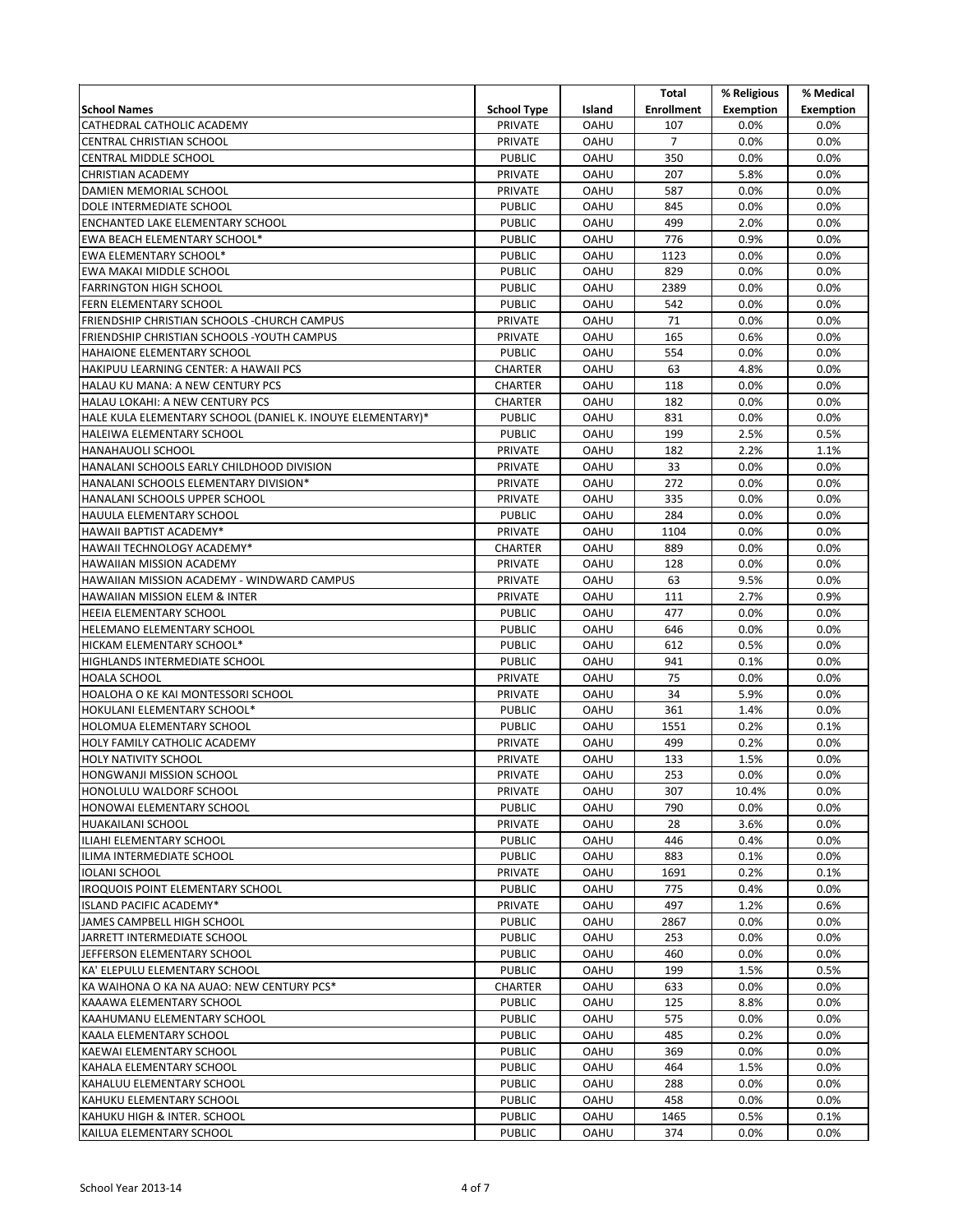|                                                                   |                                 |                     | Total             | % Religious      | % Medical        |
|-------------------------------------------------------------------|---------------------------------|---------------------|-------------------|------------------|------------------|
| <b>School Names</b>                                               | <b>School Type</b>              | Island              | <b>Enrollment</b> | <b>Exemption</b> | <b>Exemption</b> |
| KAILUA HIGH SCHOOL                                                | <b>PUBLIC</b>                   | <b>OAHU</b>         | 785               | 0.3%             | $0.0\%$          |
| KAILUA INTERMEDIATE SCHOOL                                        | <b>PUBLIC</b>                   | <b>OAHU</b>         | 693               | 0.4%             | 0.0%             |
| KAIMILOA ELEMENTARY SCHOOL*                                       | <b>PUBLIC</b>                   | <b>OAHU</b>         | 688               | 0.0%             | 0.0%             |
| KAIMUKI CHRISTIAN SCHOOL*                                         | PRIVATE                         | <b>OAHU</b>         | 277               | 1.4%             | 0.4%             |
| <b>KAIMUKI HIGH SCHOOL</b>                                        | <b>PUBLIC</b>                   | <b>OAHU</b>         | 820               | 0.0%             | 0.0%             |
| KAIMUKI MIDDLE / POHUKAINA SCHOOL                                 | <b>PUBLIC</b>                   | <b>OAHU</b>         | 985               | 1.0%             | 0.1%             |
| KAINALU ELEMENTARY SCHOOL                                         | <b>PUBLIC</b>                   | <b>OAHU</b>         | 552               | 0.0%             | 0.0%             |
| <b>KAISER HIGH SCHOOL</b>                                         | <b>PUBLIC</b>                   | <b>OAHU</b>         | 1158              | 1.1%             | 0.3%             |
| KAIULANI ELEMENTARY SCHOOL*                                       | <b>PUBLIC</b>                   | <b>OAHU</b>         | 408               | 0.2%             | 0.0%             |
| <b>KALAHEO HIGH SCHOOL</b>                                        | <b>PUBLIC</b>                   | <b>OAHU</b>         | 912               | 1.5%             | 0.0%             |
| KALAKAUA MIDDLE SCHOOL                                            | <b>PUBLIC</b>                   | <b>OAHU</b>         | 1052              | 0.0%             | 0.0%             |
| <b>KALANI HIGH SCHOOL</b>                                         | <b>PUBLIC</b>                   | <b>OAHU</b>         | 1284              | 0.2%             | 0.2%             |
| KALEIOPUU ELEMENTARY SCHOOL                                       | <b>PUBLIC</b>                   | <b>OAHU</b>         | 973               | 0.0%             | 0.0%             |
| KALIHI ELEMENTARY SCHOOL                                          | <b>PUBLIC</b>                   | <b>OAHU</b>         | 312               | 0.0%             | 0.0%             |
| KALIHI-KAI ELEMENTARY SCHOOL                                      | <b>PUBLIC</b>                   | <b>OAHU</b>         | 647               | 0.0%             | 0.0%             |
| KALIHI-UKA ELEMENTARY SCHOOL                                      | <b>PUBLIC</b>                   | <b>OAHU</b>         | 268               | 0.0%             | 0.0%             |
| KALIHI-WAENA ELEMENTARY SCHOOL                                    | <b>PUBLIC</b>                   | <b>OAHU</b>         | 586               | 0.0%             | 0.0%             |
| KAMAILE ELEMENTARY PUBLIC CHARTER SCHOOL*                         | <b>CHARTER</b>                  | OAHU                | 934               | 0.0%             | 0.0%             |
| KAMEHAMEHA KAPALAMA ELEMENTARY SCHOOL*                            | PRIVATE                         | <b>OAHU</b>         | 756               | 0.8%             | 0.0%             |
| KAMEHAMEHA KAPALAMA HIGH SCHOOL                                   | PRIVATE                         | <b>OAHU</b>         | 1820              | 0.4%             | 0.0%             |
| KAMEHAMEHA KAPALAMA MIDDLE SCHOOL                                 | PRIVATE                         | <b>OAHU</b>         | 640               | 0.5%             | 0.0%             |
| KAMILOIKI ELEMENTARY SCHOOL                                       | <b>PUBLIC</b>                   | <b>OAHU</b>         | 445               | 0.0%             | 0.0%             |
| KANEOHE ELEMENTARY SCHOOL                                         | <b>PUBLIC</b>                   | <b>OAHU</b>         | 640               | 0.8%             | 0.3%             |
| KANOELANI ELEMENTARY SCHOOL                                       | <b>PUBLIC</b>                   | <b>OAHU</b>         | 785               | 0.3%             | 0.0%             |
| KAPALAMA ELEMENTARY SCHOOL                                        | <b>PUBLIC</b>                   | <b>OAHU</b>         | 652               | 0.0%             | 0.0%             |
| KAPOLEI ELEMENTARY SCHOOL                                         | <b>PUBLIC</b>                   | <b>OAHU</b>         | 1177              | 0.0%             | 0.0%             |
| <b>KAPOLEI HIGH SCHOOL</b>                                        | <b>PUBLIC</b>                   | <b>OAHU</b>         | 1982              | 0.1%             | 0.1%             |
| KAPOLEI MIDDLE SCHOOL                                             | <b>PUBLIC</b>                   | <b>OAHU</b>         | 1466              | 0.1%             | 0.0%             |
| KAPUNAHALA ELEMENTARY SCHOOL                                      | <b>PUBLIC</b>                   | <b>OAHU</b>         | 579               | 0.5%             | 0.0%             |
| KAULUWELA ELEMENTARY SCHOOL                                       | <b>PUBLIC</b>                   | <b>OAHU</b>         | 403               | 0.0%             | 0.0%             |
| KAWAIAHAO SCHOOL                                                  | PRIVATE                         | <b>OAHU</b>         | 14                | 0.0%             | 0.0%             |
| KAWANANAKOA MIDDLE SCHOOL<br>KE KULA O SAMUEL M. KAMAKAU: LAB PCS | <b>PUBLIC</b><br><b>CHARTER</b> | <b>OAHU</b><br>OAHU | 843<br>137        | 0.4%<br>3.6%     | 0.1%<br>0.0%     |
| KEOLU ELEMENTARY SCHOOL                                           | <b>PUBLIC</b>                   | <b>OAHU</b>         | 150               | 0.7%             | 0.0%             |
| KEONEULA (OCEAN POINTE) ELEMENTARY                                | <b>PUBLIC</b>                   | <b>OAHU</b>         | 917               | 0.1%             | 0.0%             |
| KING INTERMEDIATE SCHOOL                                          | <b>PUBLIC</b>                   | <b>OAHU</b>         | 631               | 0.5%             | 0.0%             |
| KIPAPA ELEMENTARY SCHOOL                                          | <b>PUBLIC</b>                   | OAHU                | 636               | 0.0%             | 0.0%             |
| KOKO HEAD ELEMENTARY SCHOOL                                       | <b>PUBLIC</b>                   | <b>OAHU</b>         | 349               | 0.6%             | 0.0%             |
| KOOLAU BAPTIST CHURCH ACADEMY                                     | PRIVATE                         | <b>OAHU</b>         | 101               | 1.0%             | 0.0%             |
| KUHIO ELEMENTARY SCHOOL                                           | <b>PUBLIC</b>                   | <b>OAHU</b>         | 284               | 0.0%             | 0.0%             |
| LA PIETRA - HAWAII SCHOOLS FOR GIRLS                              | PRIVATE                         | <b>OAHU</b>         | 198               | 3.5%             | 0.0%             |
| LAIE ELEMENTARY SCHOOL                                            | <b>PUBLIC</b>                   | <b>OAHU</b>         | 708               | 1.4%             | 0.0%             |
| LANAKILA BAPTIST ELEMENTARY SCHOOLS                               | PRIVATE                         | <b>OAHU</b>         | 60                | 0.0%             | 0.0%             |
| LANAKILA BAPTIST JR/SR SCHOOL                                     | PRIVATE                         | <b>OAHU</b>         | 117               | 0.0%             | 0.0%             |
| LANAKILA ELEMENTARY SCHOOL                                        | <b>PUBLIC</b>                   | <b>OAHU</b>         | 435               | 0.2%             | 0.0%             |
| LANIKAI ELEMENTARY SCHOOL - PCS                                   | CHARTER                         | <b>OAHU</b>         | 344               | 2.3%             | 0.0%             |
| LE JARDIN ACADEMY                                                 | PRIVATE                         | <b>OAHU</b>         | 731               | 2.1%             | 0.0%             |
| LEHUA ELEMENTARY SCHOOL                                           | <b>PUBLIC</b>                   | <b>OAHU</b>         | 357               | 0.0%             | 0.0%             |
| LEIHOKU ELEMENTARY SCHOOL*                                        | <b>PUBLIC</b>                   | <b>OAHU</b>         | 965               | 0.0%             | 0.0%             |
| LEILEHUA HIGH SCHOOL                                              | <b>PUBLIC</b>                   | <b>OAHU</b>         | 1832              | 0.0%             | 0.0%             |
| LIHOLIHO ELEMENTARY SCHOOL                                        | <b>PUBLIC</b>                   | <b>OAHU</b>         | 476               | 1.3%             | 0.2%             |
| LIKELIKE ELEMENTARY SCHOOL                                        | <b>PUBLIC</b>                   | <b>OAHU</b>         | 400               | 0.0%             | 0.0%             |
| LINAPUNI ELEMENTARY SCHOOL                                        | <b>PUBLIC</b>                   | <b>OAHU</b>         | 200               | 0.0%             | 0.0%             |
| LINCOLN ELEMENTARY SCHOOL                                         | <b>PUBLIC</b>                   | <b>OAHU</b>         | 361               | 0.6%             | 0.0%             |
| LUNALILO ELEMENTARY SCHOOL                                        | <b>PUBLIC</b>                   | <b>OAHU</b>         | 490               | 0.6%             | 0.0%             |
| LUTHERAN HIGH SCHOOL OF HAWAII                                    | PRIVATE                         | <b>OAHU</b>         | 58                | 0.0%             | 0.0%             |
| MAEMAE ELEMENTARY SCHOOL                                          | <b>PUBLIC</b>                   | <b>OAHU</b>         | 660               | 0.0%             | 0.0%             |
| <b>MAILI BIBLE SCHOOL</b>                                         | PRIVATE                         | <b>OAHU</b>         | 74                | 0.0%             | 0.0%             |
| MAILI ELEMENTARY SCHOOL                                           | <b>PUBLIC</b>                   | <b>OAHU</b>         | 1001              | 0.1%             | 0.0%             |
| MAKAHA ELEMENTARY SCHOOL                                          | <b>PUBLIC</b>                   | <b>OAHU</b>         | 659               | 0.9%             | 0.0%             |
| MAKAKILO ELEMENTARY SCHOOL                                        | <b>PUBLIC</b>                   | <b>OAHU</b>         | 564               | 0.5%             | 0.5%             |
| MAKALAPA ELEMENTARY SCHOOL                                        | <b>PUBLIC</b>                   | <b>OAHU</b>         | 707               | 0.6%             | 0.0%             |
| MANANA ELEMENTARY SCHOOL                                          | <b>PUBLIC</b>                   | <b>OAHU</b>         | 467               | 0.0%             | $0.0\%$          |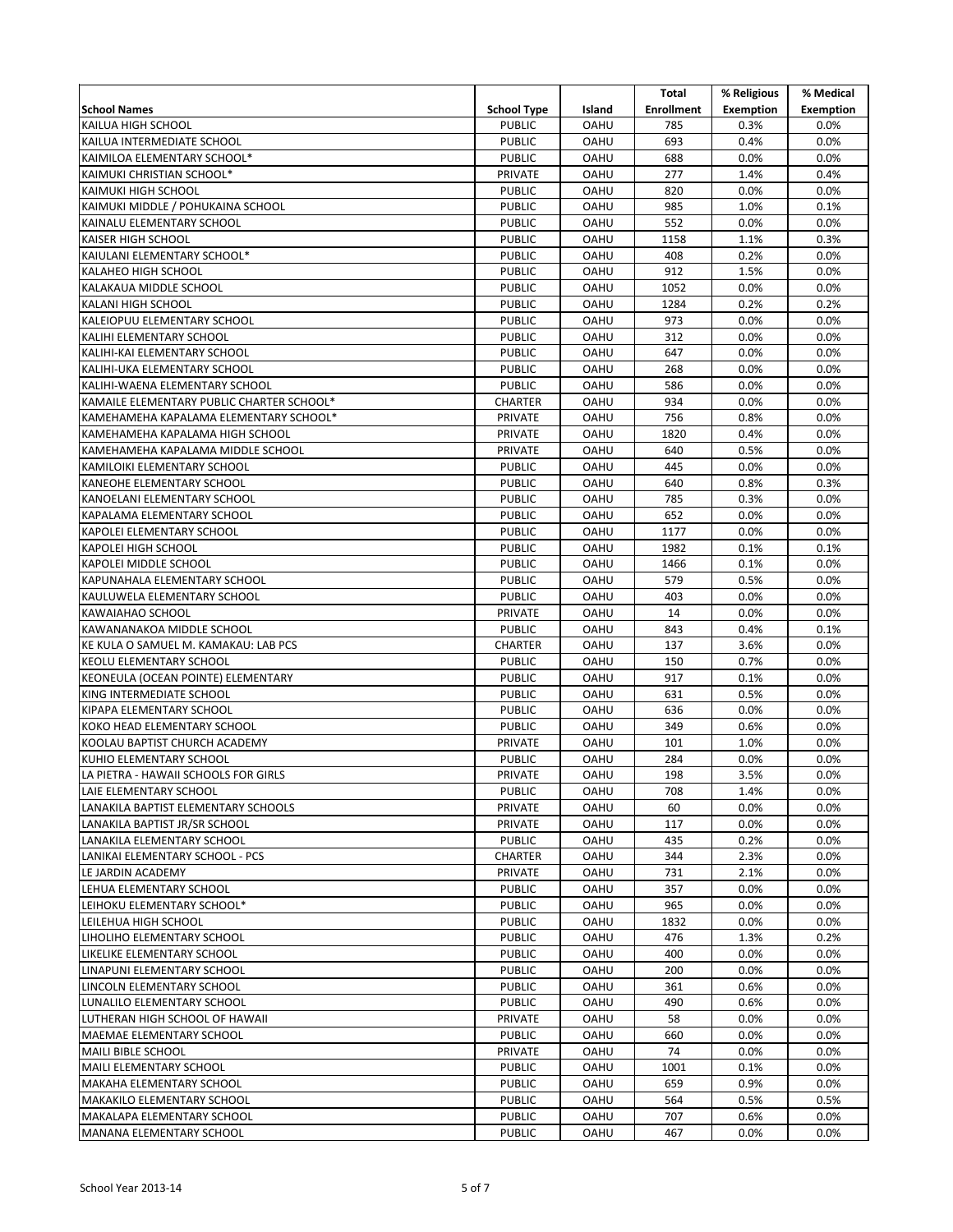|                                                            |                    |             | Total             | % Religious      | % Medical        |
|------------------------------------------------------------|--------------------|-------------|-------------------|------------------|------------------|
| <b>School Names</b>                                        | <b>School Type</b> | Island      | <b>Enrollment</b> | <b>Exemption</b> | <b>Exemption</b> |
| <b>MANOA ELEMENTARY SCHOOL</b>                             | <b>PUBLIC</b>      | <b>OAHU</b> | 566               | 0.9%             | 0.4%             |
| MARYKNOLL GRADE SCHOOL                                     | PRIVATE            | <b>OAHU</b> | 831               | 0.4%             | 0.0%             |
|                                                            | PRIVATE            | <b>OAHU</b> | 553               | 0.2%             | 0.0%             |
| <b>MARYKNOLL HIGH SCHOOL</b>                               |                    | <b>OAHU</b> |                   |                  |                  |
| MAUKA LANI ELEMENTARY SCHOOL                               | <b>PUBLIC</b>      |             | 645               | 0.0%             | 0.0%             |
| MAUNAWILI ELEMENTARY SCHOOL                                | <b>PUBLIC</b>      | <b>OAHU</b> | 373               | 1.3%             | 0.0%             |
| MCKINLEY HIGH SCHOOL                                       | <b>PUBLIC</b>      | <b>OAHU</b> | 1687              | 0.0%             | 0.0%             |
| MID-PACIFIC INSTITUTE*                                     | PRIVATE            | <b>OAHU</b> | 1523              | 1.2%             | 0.0%             |
| MILILANI ' IKE ELEMENTARY SCHOOL                           | <b>PUBLIC</b>      | <b>OAHU</b> | 986               | 0.2%             | 0.1%             |
| MILILANI HIGH SCHOOL                                       | <b>PUBLIC</b>      | <b>OAHU</b> | 2451              | 0.0%             | 0.0%             |
| MILILANI MAUKA ELEMENTARY SCHOOL                           | <b>PUBLIC</b>      | <b>OAHU</b> | 860               | 1.0%             | 0.0%             |
| MILILANI MIDDLE SCHOOL                                     | <b>PUBLIC</b>      | <b>OAHU</b> | 1166              | 0.0%             | 0.0%             |
| MILILANI-UKA ELEMENTARY SCHOOL                             | <b>PUBLIC</b>      | <b>OAHU</b> | 558               | 0.0%             | 0.0%             |
| MILILANI-WAENA ELEMENTARY SCHOOL                           | <b>PUBLIC</b>      | <b>OAHU</b> | 726               | 1.0%             | 0.1%             |
| MOANALUA ELEMENTARY SCHOOL                                 | <b>PUBLIC</b>      | <b>OAHU</b> | 658               | 0.5%             | 0.0%             |
| MOANALUA HIGH SCHOOL                                       | <b>PUBLIC</b>      | <b>OAHU</b> | 2006              | 0.0%             | 0.0%             |
| MOANALUA MIDDLE SCHOOL                                     | <b>PUBLIC</b>      | <b>OAHU</b> | 835               | 0.6%             | 0.0%             |
| MOKAPU ELEMENTARY SCHOOL - (KMCBH)                         | <b>PUBLIC</b>      | <b>OAHU</b> | 849               | 0.2%             | 0.0%             |
| MOKULELE ELEMENTARY SCHOOL                                 | <b>PUBLIC</b>      | OAHU        | 516               | 0.4%             | 0.0%             |
| MOMILANI ELEMENTARY SCHOOL                                 | <b>PUBLIC</b>      | <b>OAHU</b> | 425               | 0.0%             | 0.0%             |
| MONTESSORI - L. ROBERT ALLEN CENTER                        | PRIVATE            | <b>OAHU</b> | 3                 | 0.0%             | 0.0%             |
| MONTESSORI COMMUNITY SCHOOL                                | PRIVATE            | <b>OAHU</b> | 87                | 3.4%             | 1.1%             |
| MYRON B. THOMPSON ACADEMY: PCS                             | <b>CHARTER</b>     | <b>OAHU</b> | 507               | 11.6%            | 0.0%             |
| NANAIKAPONO ELEMENTARY SCHOOL                              | <b>PUBLIC</b>      | <b>OAHU</b> | 915               | 0.0%             | 0.0%             |
| NANAKULI ELEMENTARY SCHOOL                                 | <b>PUBLIC</b>      | <b>OAHU</b> | 437               | 0.0%             | 0.0%             |
| NANAKULI HIGH & INTERMEDIATE SCHOOL                        | <b>PUBLIC</b>      | <b>OAHU</b> | 962               | 0.0%             | 0.0%             |
| NAVY HALE KEIKI SCHOOL                                     | PRIVATE            | OAHU        | 145               | 0.7%             | 0.0%             |
| NEW HOPE CHRISTIAN SCHOOL*                                 | PRIVATE            | <b>OAHU</b> | 50                | 0.0%             | 0.0%             |
| NIMITZ ELEMENTARY SCHOOL                                   | <b>PUBLIC</b>      | <b>OAHU</b> | 729               | 0.0%             | 0.0%             |
| NIU VALLEY INTERMEDIATE SCHOOL                             | <b>PUBLIC</b>      | <b>OAHU</b> | 874               | 0.0%             | 0.0%             |
| NOELANI ELEMENTARY SCHOOL                                  | <b>PUBLIC</b>      | <b>OAHU</b> | 450               | 2.0%             | 0.7%             |
| NUUANU ELEMENTARY SCHOOL                                   | <b>PUBLIC</b>      | <b>OAHU</b> | 389               | 0.8%             | 0.3%             |
| OLOMANA SCHOOL                                             | <b>PUBLIC</b>      | <b>OAHU</b> | 46                | 0.0%             | 0.0%             |
| OUR LADY OF GOOD COUNSEL                                   | PRIVATE            | <b>OAHU</b> | 168               | 0.0%             | 0.0%             |
| OUR LADY OF PERPETUAL HELP                                 | PRIVATE            | <b>OAHU</b> | 143               | 0.0%             | 0.0%             |
| OUR SAVIOR LUTHERAN SCHOOL                                 | PRIVATE            | <b>OAHU</b> | 138               | 0.0%             | 0.0%             |
| PACIFIC BUDDHIST ACADEMY                                   | PRIVATE            | <b>OAHU</b> | 71                | 1.4%             | 0.0%             |
| PALISADES ELEMENTARY SCHOOL                                | <b>PUBLIC</b>      | <b>OAHU</b> | 428               | 0.0%             | 0.0%             |
| PALOLO ELEMENTARY SCHOOL                                   | <b>PUBLIC</b>      | <b>OAHU</b> | 303               | 0.0%             | 0.0%             |
| PAUOA ELEMENTARY SCHOOL                                    | <b>PUBLIC</b>      | <b>OAHU</b> | 320               | 0.6%             | 0.0%             |
| PEARL CITY ELEMENTARY SCHOOL                               | <b>PUBLIC</b>      | <b>OAHU</b> | 544               | 0.0%             | 0.0%             |
| PEARL CITY HIGH SCHOOL                                     | <b>PUBLIC</b>      | <b>OAHU</b> | 1676              | 0.0%             | 0.0%             |
| PEARL CITY HIGHLANDS ELEMENTARY SCHOOL                     | <b>PUBLIC</b>      | <b>OAHU</b> | 460               | 0.0%             | 0.0%             |
| PEARL HARBOR CHRISTIAN ACADEMY                             | PRIVATE            | OAHU        | 168               | 1.2%             | 0.0%             |
| PEARL HARBOR ELEMENTARY SCHOOL                             | <b>PUBLIC</b>      | <b>OAHU</b> | 703               | 0.0%             | $0.0\%$          |
| PEARL HARBOR KAI ELEMENTARY SCHOOL                         | <b>PUBLIC</b>      | <b>OAHU</b> | 568               | 0.9%             | 0.0%             |
| PEARL RIDGE ELEMENTARY SCHOOL                              | <b>PUBLIC</b>      | <b>OAHU</b> | 607               | 0.5%             | 0.5%             |
| PENIEL EDUCATIONAL MINISTRIES                              | PRIVATE            | <b>OAHU</b> | N/R               | N/R              | N/R              |
| PLAYMATE KINDER & DAYCARE GRADE SCHOOL LTD.                | PRIVATE            | <b>OAHU</b> | $\overline{2}$    | 0.0%             | $0.0\%$          |
|                                                            |                    |             |                   |                  |                  |
| POHAKEA ELEMENTARY SCHOOL                                  | <b>PUBLIC</b>      | <b>OAHU</b> | 594               | 0.5%             | 0.0%             |
| PUNAHOU SCHOOL                                             | PRIVATE            | <b>OAHU</b> | 3766              | 0.6%             | 0.1%             |
| PUOHALA ELEMENTARY SCHOOL                                  | <b>PUBLIC</b>      | <b>OAHU</b> | 282               | 3.2%             | 0.0%             |
| PUUHALE ELEMENTARY SCHOOL                                  | <b>PUBLIC</b>      | <b>OAHU</b> | 271               | 0.0%             | $0.0\%$          |
| RADFORD HIGH SCHOOL                                        | <b>PUBLIC</b>      | <b>OAHU</b> | 1330              | 0.0%             | 0.0%             |
| RED HILL ELEMENTARY SCHOOL                                 | <b>PUBLIC</b>      | <b>OAHU</b> | 463               | 0.2%             | 0.0%             |
| REDEMPTION ACADEMY                                         | PRIVATE            | <b>OAHU</b> | N/R               | N/R              | N/R              |
| ROOSEVELT HIGH SCHOOL                                      | <b>PUBLIC</b>      | <b>OAHU</b> | 1413              | 0.1%             | 0.0%             |
| ROYAL ELEMENTARY SCHOOL                                    | <b>PUBLIC</b>      | <b>OAHU</b> | 371               | 0.3%             | 0.0%             |
| SACRED HEARTS ACADEMY                                      | PRIVATE            | <b>OAHU</b> | 790               | 0.4%             | 0.0%             |
| SAINT JOHN THE BAPTIST CATHOLIC SCHOOL                     | PRIVATE            | <b>OAHU</b> | 139               | 0.0%             | 0.0%             |
| SAINT LOUIS SCHOOL                                         | PRIVATE            | <b>OAHU</b> | 529               | 0.0%             | 0.0%             |
| SALT LAKE ELEMENTARY SCHOOL                                | <b>PUBLIC</b>      | OAHU        | 775               | 0.0%             | 0.0%             |
| SCHOOL FOR EXAMINING ESSENTIAL QUESTIONS OF SUSTAINABILITY | CHARTER            | <b>OAHU</b> | 58                | 1.7%             | 0.0%             |
| SHAFTER ELEMENTARY SCHOOL*                                 | <b>PUBLIC</b>      | <b>OAHU</b> | 462               | 1.7%             | 0.0%             |